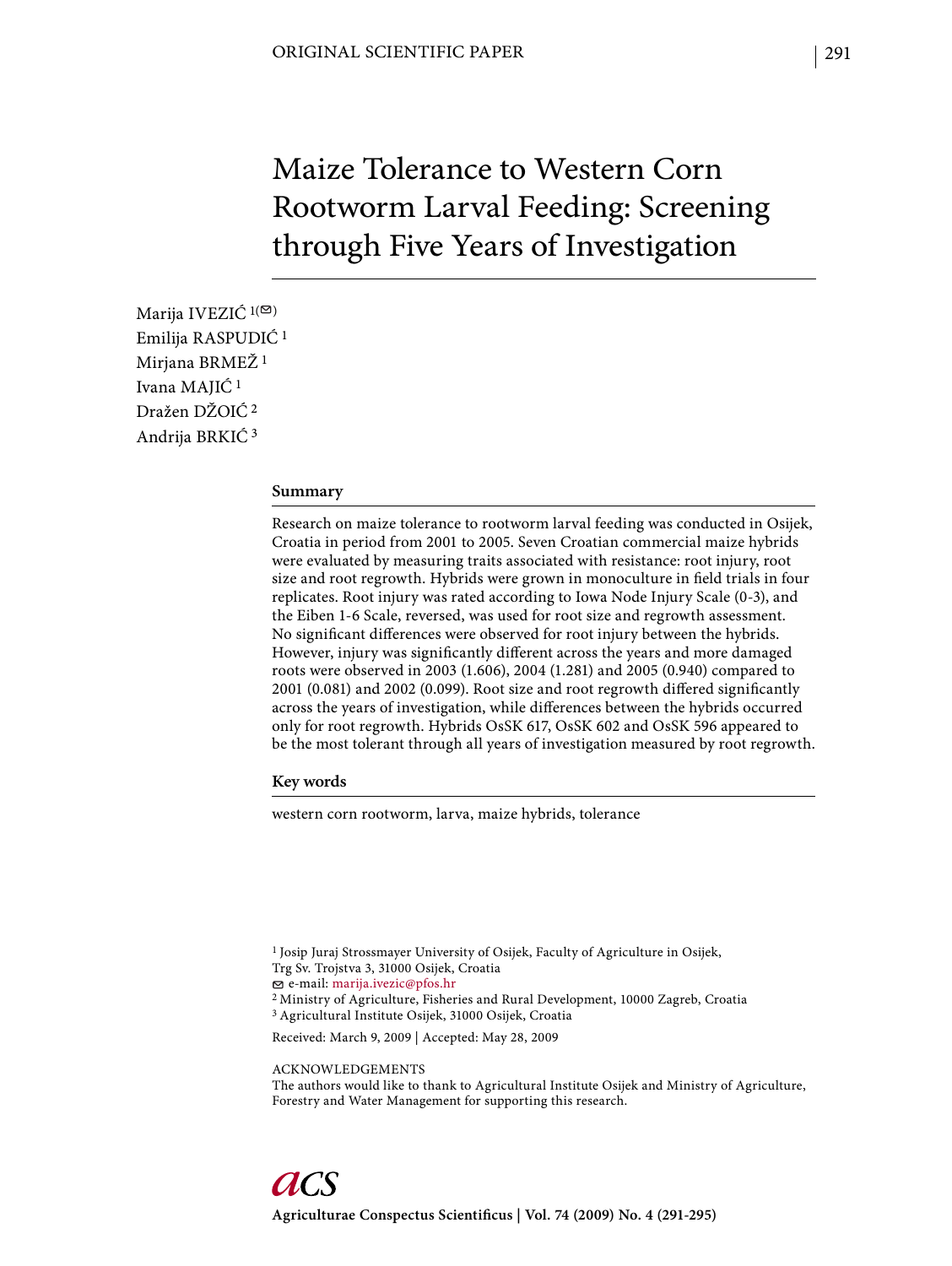#### **Introduction**

Damage in maize fields caused by Western corn rootworm (WCR) (*Diabrotica virgifera virgifera* LeConte) larvae becomes more severe and intense with every subsequent vegetation period. By feeding on the roots, larva is reducing the ability of the plant to absorb water and nutrients from soil. Additionally, plants are lodged and difficulties in harvest occur. WCR is a major maize pest in the United States but recently it became a serious threat to European maize production as well. Once detected, it is very difficult to eradicate as well as to control the pest. American farmers are fighting this pest over the past 60 years. Insect has shown an ability to evolve resistance to several control measures such as insecticides (Meinke et al., 1998; Wright et al., 2000) and agricultural practices (Levine et al., 2002).

In Europe, the first record of WCR was reported from Yugoslavia in 1992 (Bača, 1994). The pest was identified in Croatia in 1995 and infested area is considered to be of approximately 23.500 km2 (Igrc-Barčić & Bažok, 2004). Currently, the main areas of economic damage in Europe are southeastern countries like Croatia, Serbia, Hungary, Slovakia and Italy (Hummel et al., 2008). Already in 1999, some maize fields in Eastern Croatia, close to Serbian border, were infested with 0.37 to 0.51 beetles per plant (Ivezić et al., 2001). However, there were no visible lodging. The first visible damages on larger scale in Croatia were reported in 2002 (Dobrinčić et al., 2002; Igrc Barčić et al., 2003).

Research on resistance to WCR started 70 years ago in USA, in Corn Belt as an alternative to insecticides or other management tactics (Bigger et al., 1938, 1941). The same authors report the difference in plant reaction to larval feeding already in 1920's however in 1941 certain lines had superior tolerance to rootworms. The resistance by Owens et al. (1974) has been found due to larger root system and greater secondary root development. Tolerance, conferred by larger root size and greater root regrowth, has been identified as the primary plant defense mechanism. A tolerant plant sustains as much feeding damage as a susceptible plant, but still it is able to develop and produce high grain yield regardless of the injury (Riedell & Evenson, 1993).

The potential and severity of WCR spreading is recognized by research units in EU infested countries and many of them initiated the research to discover the most efficient control measures for their production systems. The first research concerning classical resistance breeding to WCR in Europe was carried out in Croatia at the Faculty of Agriculture in Osijek (Moeser and Hibbard, 2005). Ivezić et al. (2006) conducted comparable investigations in US and Croatia, and reported results of several Croatian commercial hybrids that have shown tolerance to WCR larval feeding. Many studies report on response of maize to WCR larval feeding. However, Bohn (2006) reported that there were no germplasm sources with superior WCR resistance under moderate to high insect pressure.

Recently, genetically engineered maize (*Bacillus thuringiensis* Berliner (Bt)) was developed as a modern solution for

WCR control and an alternative to chemical control and crop rotation. Bt maize for corn rootworm control is not registered for cultivation in Europe, so development of maize hybrids resistant to WCR would represent environmentally friendly and sustainable WCR management tool as well as a challenge and necessity for the scientists and maize growers to produce maize with no need for insecticide appliance.

The objectives of this research were to evaluate tolerance of seven commercial Croatian hybrids that are widely used by farmers under natural infestations with corn rootworms larval feeding through five years of investigation.

## **Material and methods**

Field experiments were conducted in period of five consecutive years from 2001 to 2005 at Agricultural Institute Osijek, Croatia (45o32"N, 18o44"E). Fields with history of natural WCR infestation were chosen. Monthly precipitation data was obtained from country's Meteorological and hydrological service. Population of WCR beetles was monitored weekly by pheromone traps (PAL) placed in each replication, and replaced every 25 days. The experimental design at each location was a randomized complete block with four replications. Hybrids were grown in monoculture and planted each in four rows plots 6 m long with 2 seeds per hill, 25 cm between hills, and 70 cm row spacing. Plots were thinned to one plant per hill. Maize hybrids (Agricultural Institute Osijek, Dept. for Maize Breeding and Genetics, Osijek, Croatia) commercially often planted in Croatia are chosen for current research: Os 499, OsSK 444, OsSK 552, OsSK 596, OsSK 602, OsSK 617 and OsSK 644.

Five competitive plants in each plot were chosen, tagged, and dug from the soil in the middle of July. The root systems were cleaned with pressurized water and rated for rootworm larvae feeding injury, root size and root regrowth. Root injury was rated according to the Iowa State University 0-3 Node-Injury Scale as follows: 0.00 – no feeding damage; 1.00 – one node, or the equivalent of an entire node, eaten back to within approximately 5 cm of the stalk; 2.00 – two nodes eaten; 3.00 – three or more nodes eaten. Damage between complete nodes eaten is noted as the percentage of the node missing, e.g.,  $1.50 =$  one and half nodes eaten and  $0.25 =$  one quarter of node eaten (Oleson and Tollefson, 2000). The Eiben 1-6 Scale, reversed, (Rogers, 1975) was used to rate root size (root system) and regrowth (developed secondary roots). Scales for root size and regrowth were created by choosing roots form the smallest to the largest roots. On the reversed scales a rating of 1 indicated a large root system or well developed secondary roots, and a rating of 6 indicated a small root system or poorly developed secondary roots. Data for root injury, root size, and root regrowth rating were analyzed by location and hybrids using analysis of variance. Response variables were analyzed as least squares means, and means were separated using the least significant differences (LSD) of the least squares means.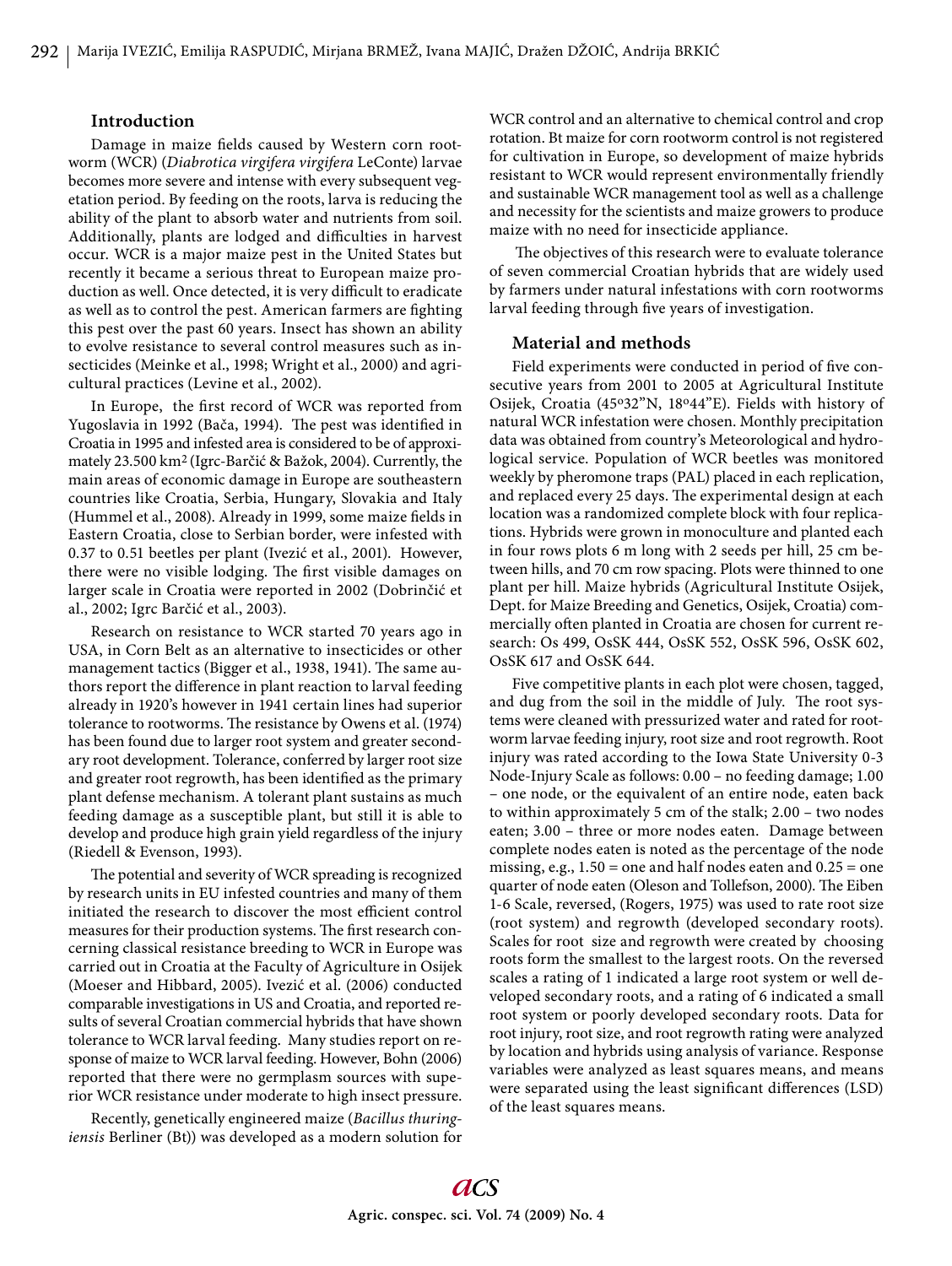# **Results and discussion**

Results of monitoring of WCR beetles on traps were as follows: 950 in 2001, 1082 in 2002, 950 in 2003, 2138 in 2004, and 656 beetles in 2005. Population levels varied among the years. Interestingly, we caught the highest population level of WCR beetles in 2004, after very dry 2003 year, reveling capability of WCR eggs to survive dry summer months before fall and winter rainfall.

In an analysis of variance combined across years, root injury and root size differed significantly only between the years, while root regrowth differed significantly both among the hybrids and the years (Tab. 1).

Root injury was found to be significantly different between the years of investigation, while no differences occurred among hybrids (Tab. 2 and 3). In 2001 and 2002, injuries were significantly lower compared to the following three years, as expected since these were the first two years of monoculture.

|                              |    | Table 1. Combined ANOVA and LSD test |                           |                                | Total                                      | 650 | 461 | 230 | 477                                                        | 698 |
|------------------------------|----|--------------------------------------|---------------------------|--------------------------------|--------------------------------------------|-----|-----|-----|------------------------------------------------------------|-----|
| Variable<br>Hybrids<br>Years | đf | Root Injury<br>n.s.<br>$***$         | Root Size<br>n.s.<br>$**$ | Root Regrowth<br>$**$<br>$***$ | ⊤ت<br>$\infty$<br>◠<br>∕ 2,5 <u>ه</u><br>œ |     |     |     | $\Box$ 2001 $\Box$ 2002 $\Box$ 2003 $\Box$ 2004 $\Box$ 200 |     |

\*\* P<0,01; n.s. no significant differences

**Table 2.** Average hybrids ratings for root injury, root size and root regrowth

| Hybrid    | Root Injury | Root Size | Root Regrowth |
|-----------|-------------|-----------|---------------|
| Os 499    | 0.825       | 2.660     | 3.410         |
| Os SK 444 | 0.818       | 2.888     | 3.930         |
| Os SK 552 | 0.843       | 2.944     | 2.660         |
| Os SK 596 | 0.754       | 2.760     | 2.290         |
| Os SK 602 | 0.774       | 2.738     | 2.120         |
| Os SK 617 | 0.698       | 2.570     | 1.700         |
| Os SK 644 | 0.899       | 2.690     | 2.510         |
| LSD 0.05  | n.s.        | n.s.      | 0.605         |
| LSD 0.01  | n.s.        | n.s.      | 0.829         |

| Table 3. Root injury, root size and root regrowth ratings |             |           |               |  |  |  |  |
|-----------------------------------------------------------|-------------|-----------|---------------|--|--|--|--|
| Year                                                      | Root Injury | Root Size | Root Regrowth |  |  |  |  |
| 2001                                                      | 0.081       | 1.529     | 2.671         |  |  |  |  |
| 2002                                                      | 0.099       | 2.193     | 2.171         |  |  |  |  |
| 2003                                                      | 1.606       | 2.829     | 2.479         |  |  |  |  |
| 2004                                                      | 1.281       | 3.343     | 2.236         |  |  |  |  |
| 2005                                                      | 0.940       | 3.857     | 3.743         |  |  |  |  |
| LSD 0.05                                                  | 0.241       | 0.381     | 0.403         |  |  |  |  |
| LDS 0.01                                                  | 0.317       | 0.501     | 0.531         |  |  |  |  |

 In 2003, almost all hybrids, except OsSK 596, had the most damaged roots indicating non favorable conditions for maize plants in the year of production (Tab. 5). Plants suffered drought stress in 2003, since it was the year with the lowest precipitation during the vegetation period with only

| Table 4. Grain yields (t ha <sup>-1</sup> ) |       |       |      |       |       |  |  |  |
|---------------------------------------------|-------|-------|------|-------|-------|--|--|--|
| Hybrid                                      | 2001  | 2002  | 2003 | 2004  | 2005  |  |  |  |
| $Os$ 499                                    | 11.89 | 11.60 | 7.72 | 10.82 | 9.26  |  |  |  |
| Os SK 444                                   | 11.27 | 9.70  | 5.90 | 10.46 | 7.90  |  |  |  |
| Os SK 552                                   | 11.94 | 11.40 | 6.15 | 10.82 | 8.96  |  |  |  |
| Os SK 596                                   | 11.50 | 11.70 | 7.15 | 10.18 | 10.93 |  |  |  |
| Os SK 602                                   | 13.39 | 13.20 | 9.35 | 11.97 | 10.70 |  |  |  |
| Os SK 617                                   | 12.66 | 12.20 | 7.28 | 11.76 | 10.20 |  |  |  |
| Os SK 644                                   | 11.12 | 11.40 | 7.88 | 8.78  | 10.69 |  |  |  |

|        | Table 5. Precipitation (mm) in Osijek during the vegetation |  |  |  |
|--------|-------------------------------------------------------------|--|--|--|
| period |                                                             |  |  |  |

| Month     | 2001 | 2002 | 2003 | 2004 | 2005 |
|-----------|------|------|------|------|------|
| April     | 72   | 71   | 12   | 149  | 53   |
| May       | 60   | 135  | 18   | 74   | 50   |
| June      | 239  | 36   | 44   | 71   | 110  |
| July      | 77   | 58   | 60   | 40   | 173  |
| August    | 7    | 80   | 42   | 94   | 237  |
| September | 195  | 81   | 54   | 49   | 75   |
| Total     | 650  | 461  | 230  | 477  | 698  |
|           |      |      |      |      |      |



**Figure 1.** Root injury ratings

230 mm of rainfall. Root injury ratings in 2005 were signifi cantly lower then in 2003 and 2004, and significantly higher compared to 2001 and 2002 (Fig. 1). Greater root damage increases plant lodging and potentially reduces yield (Gray and Steffey, 1998).

Root size differed significantly between the years of investigation, while there were not significant differences among hybrids (Tab. 2 and 3). Root size ratings per each hybrid and years are given in Figure 2. External factors, such as weather conditions, or undertaken agro technical measures, may have impact on root size. Size of a root system as shown in Tab. 2, decreased in every subsequent year of monoculture, implying that well WCR population might have been well established and have had influence on root size.

Root regrowth as a main parameter indicating tolerance, since it appears to be strongly related to corn rootworm, differed significantly between years and hybrids (Tab. 2 and 3). According to Gray and Steffey (1998), root regrowth can be considered a parameter that potentially can predict yield. For all years of investigation hybrid OsSK 617 had proved to have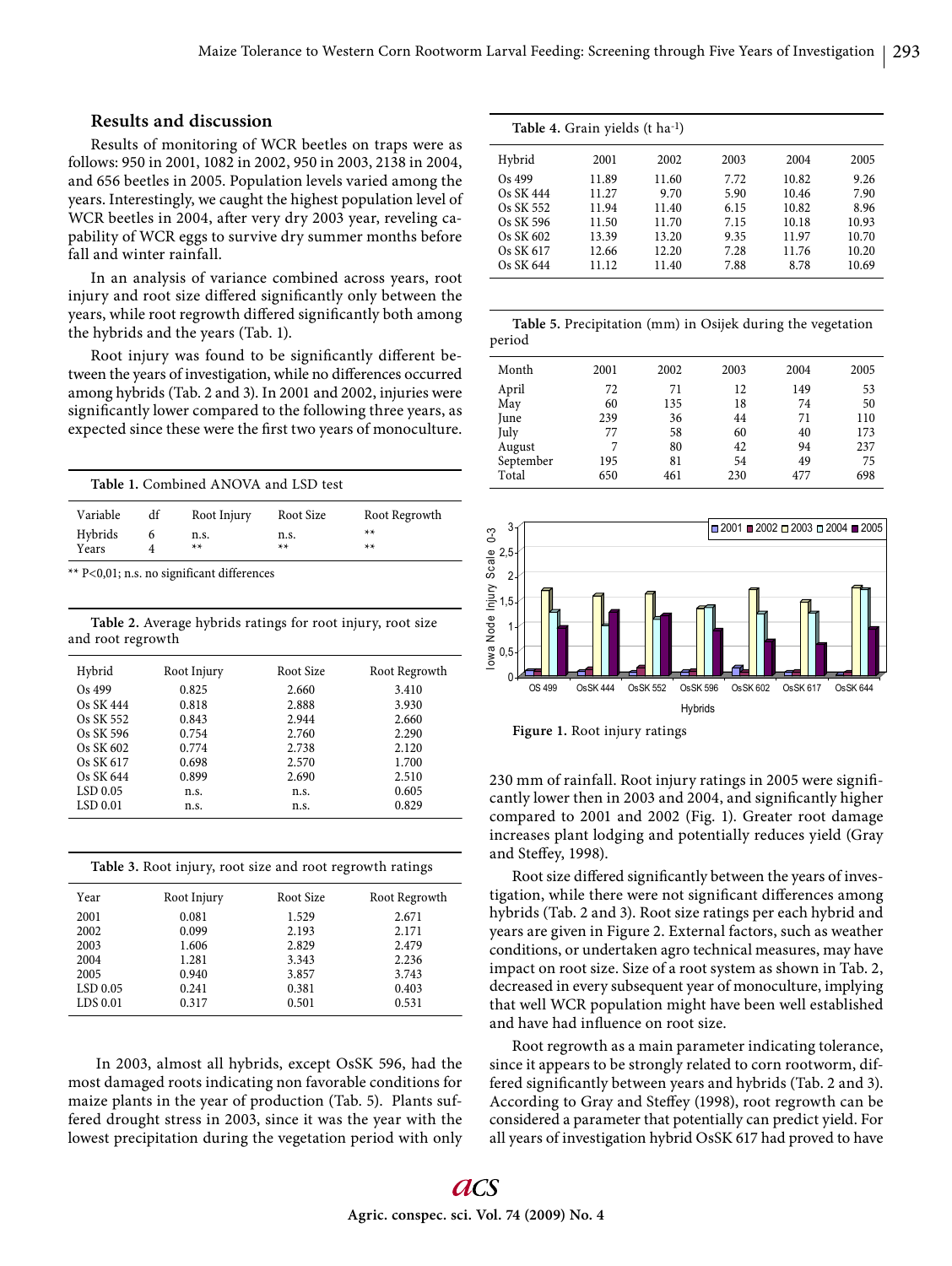

**Figure 2.** Root size ratings



**Figure 3.** Root regrowth ratings

the highest root regrowth rating (1.700), i.e. well developed secondary roots (Fig. 3) with satisfactory grain yield (Tab. 4). Same hybrid had the lowest root injury (0.698) and the largest root size (2.570) in the fourth year of monoculture. However in 2003, in year that was characterized with unfavorable environmental conditions (Tab. 5), hybrid OsSK 602 proved to be the most productive with highest grain yield achieved (9.35 t ha-1) (Tab. 4). Hybrid OsSK 602 had the second best root regrowth rating and seemed to be more tolerant to drought. Similar results were reported in investigation by Ivezić et al. (2006). Selection for larger root systems may result in superior secondary root development, reduced feeding damage, and reduced lodging (Gray and Steffey, 1998).

# **Conclusions**

Hybrids OsSK 617, OsSK 602 and OsSK 596, according to the root regrowth ratings, were the most tolerant in the first four years of monoculture. Therefore, these hybrids may be recommended to the farmers who grow maize in continuous cropping. Nevertheless, monoculture should be avoided since tolerant plants do not affect WCR population build up. High root regrowth seemed to provide plants with additional ability to assimilate nutrients after injury especially for hybrid OsSK 602, which managed to develop secondary roots and achieve the highest yields in the year with inadequate precipitation level. Research of the response of maize to WCR larval injury will provide information for creation of new, more tolerant or resistant hybrids to WCR. Detected tolerant hybrids should be involved in future research in order to detect the source of tolerance.

### **References**

- Bača, F. (1994). Novi član štetne entomofaune u Jugoslaviji *Diabrotica virgifra virgifera* LeConte (*Coleoptera: Chrysomelidae*). Zastita bilja 45: 125-131.
- Bigger, J.H., Holbert, J. R. Fline, W.P., Long, A.L. (1938). Resistance of certain corn hybrids to attack of southern corn rootworm. J. Econ. Entomol. 31: 102-107.
- Bigger, J.H., Snelling, R. O., Blanchard, R.A. (1941). Resistance of corn strains to the southern corn rootworm, *Diabrotica duodecimpunctata* (F.). J. Econ. Entomol. 34: 605-613.
- Bohn, M. (2006). How to breed maize resistant to western corn rootworms? Proceedings of the XXth International Conference of the EUCARPIA Maize and Sorghum Section: 53.
- Dobrinčić, R., Igrc Barčić, J., Maceljski, M., (2002). Western corn rootworm (WCR), *Diabrotica virgifera virgifera* LeConte in Croatia – current and future status. IWGO Newsletter XXIII/2/2002.: 31-32.
- Gray, M.E., and Steffey, K.L. (1998). Corn Rootworm (Coleoptera: Chrysomelidae) Larval Injury and Root Compensation of 12 Maize Hybrids: an Assessment of the Economic Injury Index. J. Econ. Entomol 19: 723–740.
- Hibbard, B.E., Darrah, L. L. Barry, B.D. (1999). Combining ability of resistance leads and identification of a new resistance source for western corn rootworm (*Coleoptera: Chrysomelidae*) larvae in corn. Maydica 44: 133-139.
- Hummel, H.E., Dinnesen, S., Nedelev, T., Modic, S., Urek, G., Ulrichs, C. (2008). *Diabrotica virgifera virgifera* LeConte in confrontation mood: simultaneous geographical and host spectrum expansion in southeastern Slovenia. Mitt. Dtsch. Ges. allg. angew. Ent 16: 127 – 130.
- Igrc Barčić, J., Dobrinčić, R., Maceljski, M., (2003). Dosadašnji rezultati monitoringa i prve velike štete od kukuruzne zlatice u Hrvatskoj. Glasilo biljne zaštite 1: 3-10.
- Igrc-Barcic, J., Bazok, R. (2004). Current status and results of the monitoring of western corn rootworm in 2003 in Croatia. IWGO newsletter, vol. 25, 1: 12-13.
- Ivezić, M., Raspudić, E., Džoić, D., Brmež, M. (2001). Rezultati proučavanja napada kukuruzne zlatice (*Diabrotica virgifera*  virgifera LeConte) na području Gunje u 1999. godini. (The results of investigation of WCR attack on the area of Gunja in 1999). Poljoprivreda 6(2): 44-47.
- Ivezić, M., Tollefson, J. J., Raspudić, E., Brkić, I., Brmež, M., Hibbard, B. E. (2006). Evaluation of corn hybrids for tolerance to corn rootworm (*Diabrotica virgifera virgifera* LeConte) larval feeding. Cereal Res. Commun. 34: 1101-1107.
- Levine, E., Spencer, J. L., Isard, S. A., Onstad, D. W., Gray, M. E. (2002). Adaptation of the western corn rootworm to crop rotation: evolution of a new strain in response a management practice. Am. Entomol. 48:94-107.
- Meinke, L. J, Siegfried, B. D., Wright, R. J., Chandler, L. D. (1998). Adult susceptibility of Nebraska western corn rootworm (Coleoptera: Chrysomelidae) populations to selective insecticides. J. Econ. Entomol. 91:594-600.
- Moeser, J., Hibbard, B.E. (2005). A synopsis of the nutritional ecology of larvae and adults of *Diabrotica virgifera virgifera* (LeConte) in the new and old world - nouvelle cuisine for the invasive maize pest *Diabrotica virgifera virgifera* in Europe? In: Western Corn Rootworm: Ecology and Management (Vidal, S., Kuhlmann, U., Edwards, C. R., eds), CAB International, 44 -67
- Oleson, J.D. & Tollefson J.J. (2000). A new Iowa scale for rating corn rootworm (*Diabrotica virgifera virgifera* LeConte) larval injury. In: Berger, H. (ed.) Proc 7th International IWGO Workshop, Stuttgart, 9.
- Owens, J.C., Peters, D.C., Hallauer, A.R. (1974). Corn rootworm tolerance in maize. Environ. Entomol. 3: 767-772.